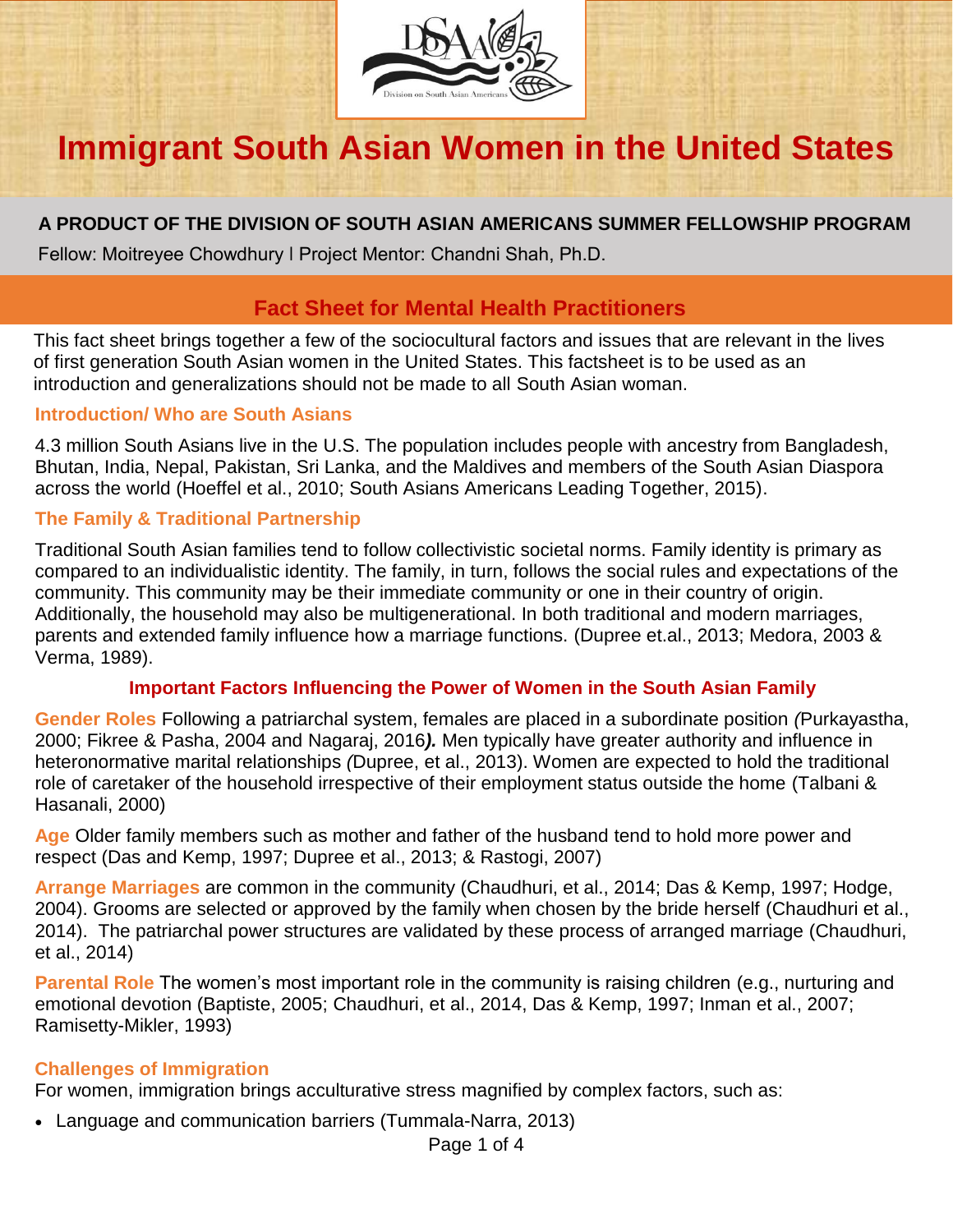- Painful separation from family back home (Das & Kemp, 1997; DuPree et al., 2013; Rastogi, 2007)
- Navigating the acculturation process (Das & Kemp, 1997; DuPree et al., 2013; Rastogi, 2007)
- Dependency on husbands for legal status, creating subordinate position (Kallivayalil, 2010)
- Racism, such as being stereotyped as passive, weak, submissive, exotic, subservient,
- asexual, hypersexual, and model minority (Patel, 2007; Tummala-Narra, 2011; 2013)

• Intergenerational gap between first generation immigrant women and second-generation children may lead to conflict and discord in household (Samuel, 2009)

## **Sexuality**

- In traditional South Asian families, sex and sexuality are taboo subjects (Abraham, 1999)
- A woman's virginity is expected before she marries. Traditional South Asian communities are socialized to believe that sex for women before marriage is shameful leading to loss of family honor and social ostracism for the entire family including extended family and those in home country (Abraham, 1999)

**Sexual abuse of immigrant South Asian women in the family** Sexual assault can manifest

in different ways, sometimes in silence: (Abraham, 1999; Kallivayalil, 2010; Dasgupta, 2007):

- Marital rape and coerced sex in marriage. Women may not perceive this as rape, as marital sex is also perceived as duty (Abraham, 1999)
- Control of reproductive rights. The husband or his family may dictate when to get pregnant or to abort a baby (Abraham, 1999; Schornstein, 1997)
- Sexual intimidation by controlling women's sexuality. The husband may flaunt an extramarital affair or force her to watch pornography, engage in unwanted sexual acts (Abraham, 1999)
- Sexual assault, molestation, unwanted physical touching by a male relative in the household other than a husband (Abraham, 1999)

## **Common Mental Health Concerns**

- Social stressors, such as acculturation stress, abuse, gender discrimination and lack of emotional support may culminate into emotional distress and symptoms (Karasz et al., 2013)
- Depression, anxiety, PTSD, eating disorders, substance abuse and suicide (Bhugra, 2002 & Tummala-Narra, 2013)
- Level of depression correlates with family conflict, lack of self-esteem, and a deficit in social support (Mui & Kang, 2006; Hovey, 2000; Hovey & Magana, 2002; Samuel, 2009)
- Relationship Violence (Nagaraj, 2016; Robertson, Vyas & Nagaraj, 2015)

## **Considerations when working with South Asian Women**

• Immigrant South Asian women:

o may express distress through physical or somatic symptoms (Tummala-Narra, 2013)

o may not attribute symptoms (e.g., such as anxiety, sadness, exhaustion) to mental health concerns to attend to, rather they may perceive it as a normal response to social problems (Karasz, Patel, Kabita, & Shimu, 2013)

o find it easier to access medical treatment for their physical ailments as compared to any emotional and mental health challenges that may have appeared due to trauma, abuse or other social and familial cause (Kallivayalil, 2010)

o may be more likely to seek help within their community (Tummala-Narra, 2013)

 $\circ$  have cultural identities marked by language, friendships, social organizations, religion, cultural traditions and politics (Talbani & Hasanali, 2000)

o may have community and language specific descriptions of symptoms. For example, Hindi: "Chinta" (worry) or "chinta rog" (worry sickness) are common terms. "Tension" or "tension rog" (tension sickness) (Karasz, Patel, Kabita, & Shimu, 2013)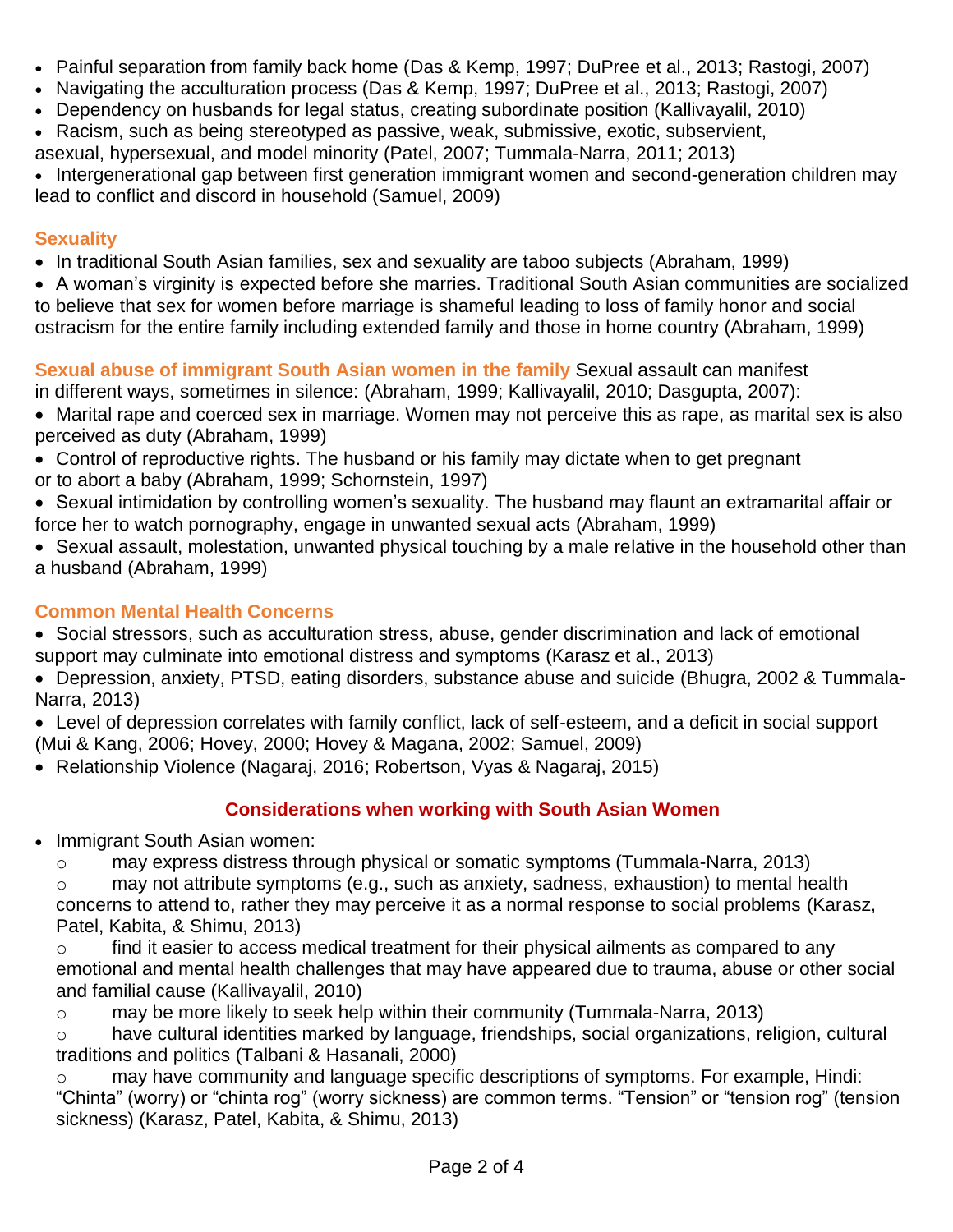#### **Community Specific Strengths and Interventions**

• Many women may hold a holistic view of health that does not separate physical and mental distress (Navsaria & Petersen, 2007), therefore holistic attention is helpful

• Acknowledgment of the individual and collective resilience of women and their family is important (Tummala-Narra, 2013)

• Consideration of circumstances of immigration, accessing support from family and community, experiences of racisms and other discriminations, English language fluency, education, social class and cultural beliefs, and sexual orientation are essential (Tummala-Narra, 2013)

• Shame and taboo related to mental health issues are prevalent in the community. Destigmatization efforts that focuses on changing the perception of mental illness and treatment is recommended (Arora, Metz & Carlson, 2016)

#### **Resources for South Asian Women** [www.maitri.org](http://www.maitri.org/) [www.sakhi.org](file:///C:/Users/chandni/Downloads/www.sakhi.org) [www.narika.org](http://www.narika.org/) [www.ashaforwomen.org](http://www.ashaforwomen.org/) [www.manavi.org](http://www.manavi.org/)

# **Organizations and initiatives working with South Asian Mental Health** <http://samhin.org/south-asian-culture-and-mental-health/>

<http://mysahana.org/> [www.saalt.org](http://www.saalt.org/)

#### **References**

- 1. Abraham, M. (1999). Sexual Abuse in South Asian Immigrant Marriages. *Violence Against Women*, *5(6),* 591-618. doi:10.1177/10778019922181392
- 2. Ahmad, F., Shik, A., Vanza, R., Cheung, A. M., George, U., & Stewart, D. E. (2004). Voices of South Asian Women: Immigration and Mental Health. *Women & Health, 40(4)*, 113-130. doi:10.1300/J013v40n0407
- 3. Arora, P. G., Metz, K., & Carlson, C. I. (2016). Attitudes toward professional psychological help seeking in South Asian students: Role of stigma and gender. *Journal Of Multicultural Counseling And Development*, *44*(4), 263-284. doi:10.1002/jmcd.12053
- 4. Asha For Women. (n.d.). Retrieved March 12, 2016, fro[m http://www.Ashaforwomen.org/](http://www.ashaforwomen.org/)
- 5. Baptiste, D. A. (2005). Family therapy with East Indian immigrant parents rearing children in the United States: Parental concerns, therapeutic issues and recommendations. *Contemporary Family Therapy, 27(3)*, 345–366.
- 6. Bhugra, D. (2002). Suicidal behavior in South Asians in the UK. Crisis, 23(3), 108–113.
- 7. Chaudhuri, S., Morash, M., & Yingling, J. (2014). Marriage, migration, patriarchal bargains, and wife abuse: a study of South Asian women. *Violence Against Women*, *20*(2), 141-161. doi:10.1177/1077801214521326
- 8. Das, A. K., & Kemp, S. F. (1997). Between two worlds: Counseling South Asian Americans. *Journal of Multicultural Counseling and Development, 25(1), 23–33. Against Women, 5(6)*, 591-618. Retrieved February 9, 2016.
- 9. Dasgupta, S. D. (2002). *A patchwork shawl: chronicles of South Asian women in America*. New Brunswick, NJ: Rutgers Univ. Press.
- 10. Dasgupta, S. D. (2007). *Body evidence: Intimate violence against South Asian women in America.* New Brunswick, NJ: Rutgers University Press.
- 11. DeHaven, M. J., Hunter, I. B., Wilder, L., Walton, J. W., & Berry, J. (2004). Health Programs in Faith-Based Organizations: Are They Effective? *American Journal of Public Health*, *94*(6), 1030–1036.
- 12. Dupree, W. J., Bhakta, K. A., Patel, P. S., & Dupree, D. G. (2013). Developing Culturally Competent Marriage and Family Therapists: Guidelines for Working with Asian Indian American Couples. *The American Journal of Family Therapy, 41*(4), 311- 329. doi:10.1080/01926187.2012.698213
- 13. Fikree, F.F. & Pasha, O. (2004). Role of Gender in Health Disparity: The South Asian context. British Medical Journal, 328, 823-826.
- 14. Hodge, D. R. (2004). Working with Hindu clients in a spiritually sensitive manner. Social Work, 49, 27–38.
- 15. Hoeffel, E. M., Rastogi, S., Kim, M. O., & Hasan, S. (2012, March). *The Asian Population: 2010* (U.S. Census Bureau). Retrieved from https://www.census.gov/prod/cen2010/briefs/c2010br-11.pdf
- 16. Hovey, J. D. (2000). Acculturative stress, depression, and suicidal ideation among Central American immigrants. Suicide & Life—Threatening Behaviour, 30(2), 125–139.
- 17. Hovey, J. D. & Magana, C. G. (2002). Exploring the mental health of Mexican migrant farm workers in the Midwest: Psychological predictors of Psychological distress and suggestions for prevention and treatment. *The Journal of Psychology, 136(5),* 493–513.
- 18. Inman, A. G., Howard, E. E., Beaumont, R. L., & Walker, J. A. (2007). Cultural transmission: Influence of contextual factors in Asian Indian immigrant parents' experiences. *Journal of Counseling Psychology, 54(1),* 93–100.